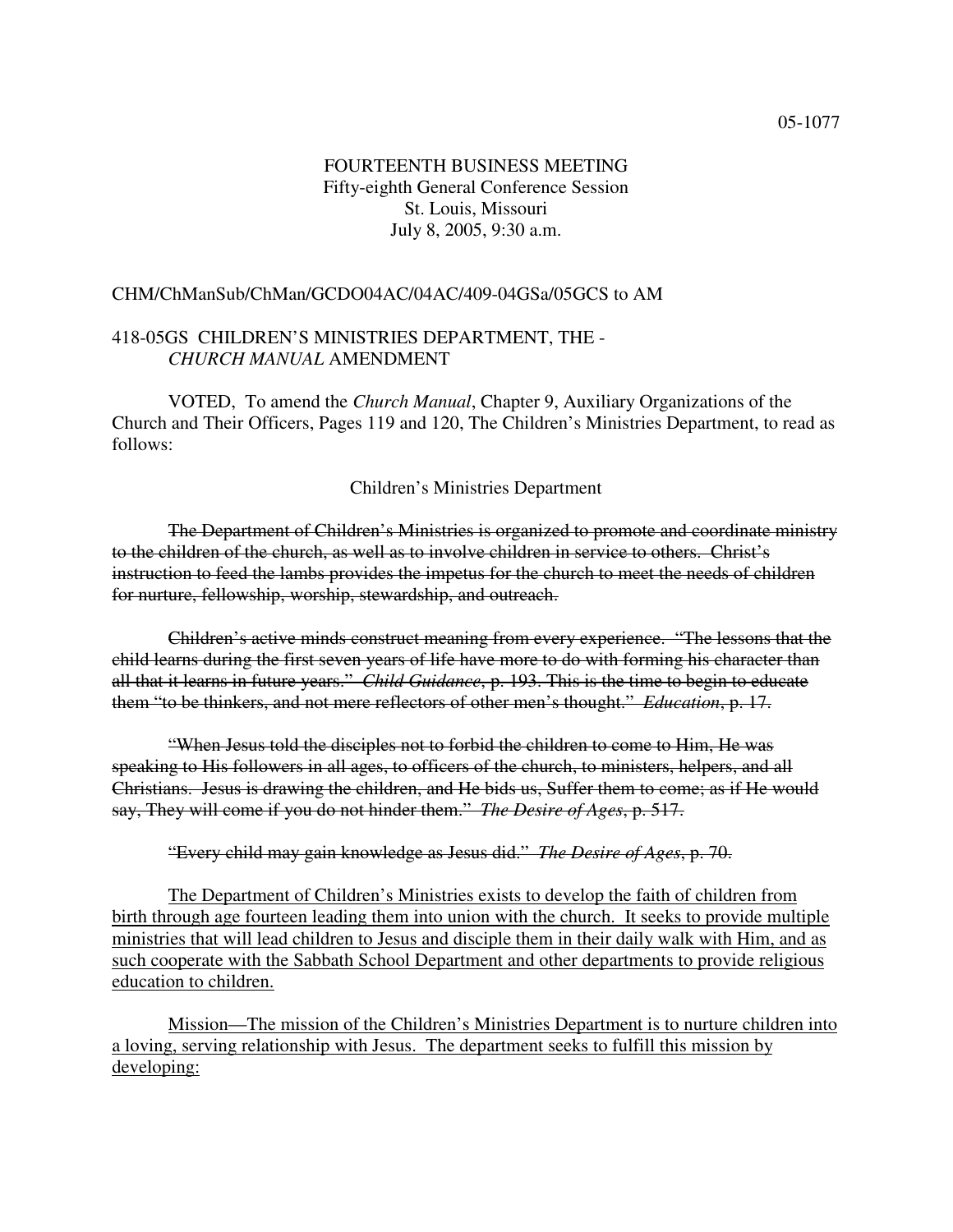05-1078 July 8, 2005, a.m. General Conference Session

Ministry to Seventh-day Adventist Children—It is the responsibility of each individual in the church community to exert a positive influence on children. Providing children with the opportunity for participation, interaction, and leadership in a variety of religious education settings gives them a sense of inclusion as valued members of the church family, leads them to Jesus, and teaches them to view life through a Seventh-day Adventist perspective. (See Notes,  $#23, p. 132.$ 

Ministry to Children Outside the Church—The Bible makes it clear that God has a special burden for children who are not enfolded in the church family. Outreach to children within the influence of the church will have far-reaching results, one of which will be winning parents to the Lord. The Department of Children's Ministries carries responsibility for the traditional outreach programs such as: Vacation Bible Schools, children's branch Sabbath Schools, Neighborhood Bible Clubs, and Story Hours. (See Notes, #24, p. 132).

In churches which do not have a Department of Children's Ministries, Vacation Bible Schools, children's branch Sabbath Schools, Neighborhood Bible Clubs, and Story Hours will come under the direction of the Sabbath School Department. (See p. 96.)

Involving Seventh-day Adventist Children in Service to Others—Participation not only increases capabilities and assures children that they are a necessary part of the church family but, more importantly, involvement in service to others is a major part of their growth in grace. Creative efforts to involve children will help them establish a pattern of outreach to others that may well continue through life. (See Notes, #25, p. 133.)

Safeguarding Children—In Matthew 18:6 Christ spoke strongly about those who would intentionally hurt children: "But whoso shall offend one of these little ones which believe in me, it were better for him that a millstone were hanged about his neck, and that he were drowned in the depth of the sea." The local church should take reasonable steps to safeguard children engaged in church-sponsored activities by choosing individuals with high spiritual and moral backgrounds as leaders and participants in programs for children.

Grace-oriented Ministries, in which all children will experience the unconditional love of Jesus, find assurance of acceptance and forgiveness, and make a commitment to Him.

Inclusive Ministries, in which the volunteers who minister and the children to whom they minister will be valued regardless of race, color, language, gender, age, abilities, or socioeconomic circumstances, and be involved without discrimination.

Leadership Ministries, in which volunteers are empowered, trained, and equipped for effective ministry to children.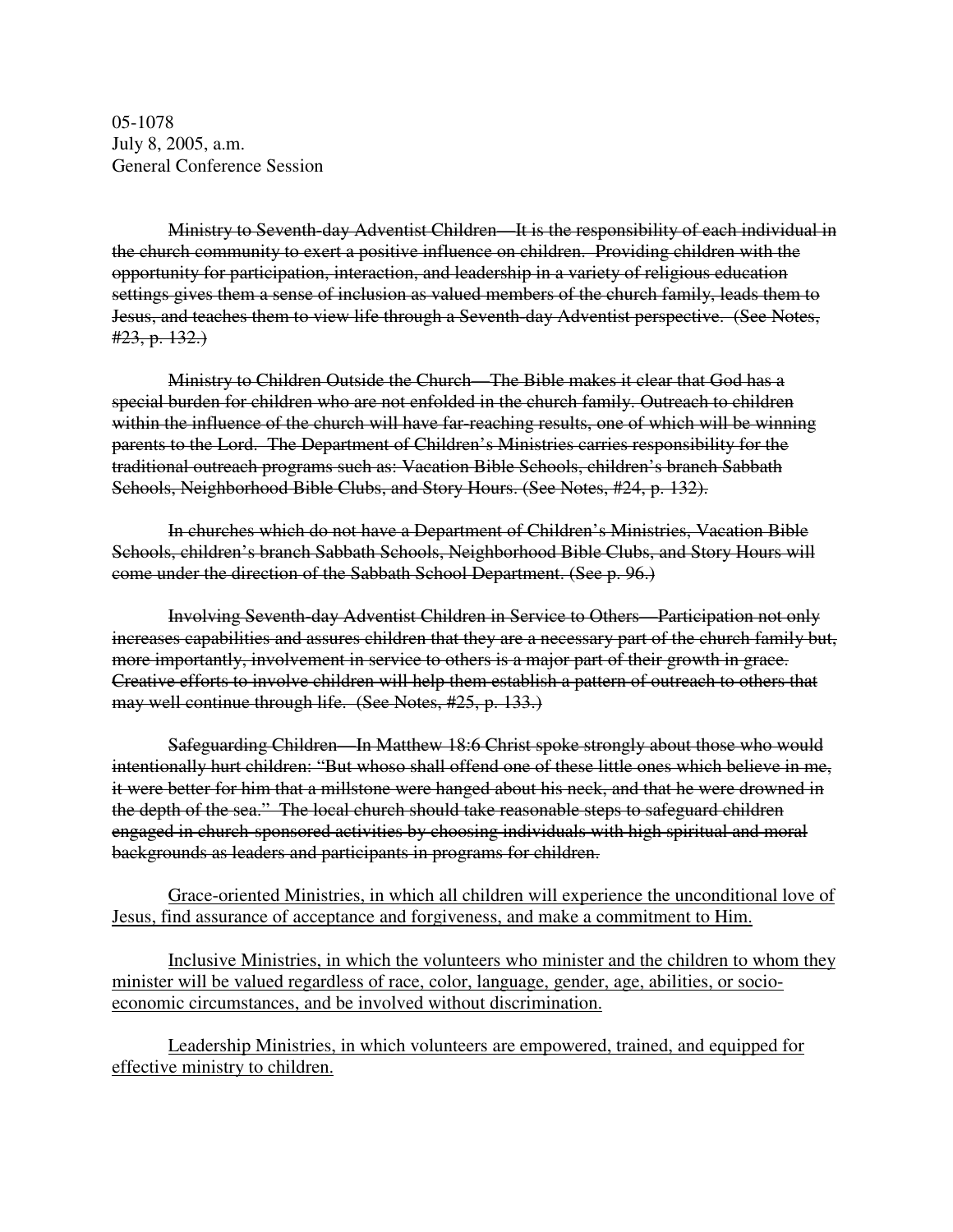05-1079 July 8, 2005, a.m. General Conference Session

Service-oriented Ministries, in which children are given opportunity for hands-on service to people in their neighborhood or city, thus establishing a pattern of outreach to others that may well continue through life.

Cooperative Ministries, that involve working with other entities, such as Family Ministries, Sabbath School and Personal Ministries, Youth Ministries, Education, Stewardship, and other departments, to achieve shared goals.

Safe Ministries, whereby churches: a.) choose volunteers with high spiritual and moral backgrounds; b.) adopt safeguards to protect children from physical, emotional, sexual, and spiritual abuse, and the church from liability.

Evangelistic Ministries**,** in which children who are not included in the church family will be introduced to the love of Jesus through outreach programs such as: Vacation Bible Schools, children's Branch Sabbath Schools, Neighborhood Bible Clubs, and Story Hours. (See Notes, #24, p. 132).

Ellen G. White underscores the importance of children's ministries when she says:

"Too much importance cannot be placed on the early training of children. The lessons that the child learns during the first seven years of life have more to do with forming his character than all that it learns in future years."—Child Guidance, p. 193.

"It is still true that children are the most susceptible to the teachings of the gospel; their hearts are open to divine influences, and strong to retain the lessons received. The little children may be Christians, having an experience in accordance with their years. They need to be educated in spiritual things, and parents should give them every advantage, that they may form characters after the similitude of the character of Christ."—Desire of Ages, p*.* 515.

"Children of eight, ten or twelve years, are old enough to be addressed on the subject of personal religion. Do not teach your children with reference to some future period when they shall be old enough to repent and believe the truth. If properly instructed, very young children may have correct views of their state as sinners, and of the way of salvation through Christ."— Testimonies, Vol. 1, p. 400*.*

"When Jesus told the disciples not to forbid the children to come to Him, He was speaking to His followers in all ages,—to officers of the church, to ministers, helpers, and all Christians. Jesus is drawing the children, and He bids us, Suffer them to come; as if He would say, They will come if you do not hinder them."—Desire of Ages, p. 517.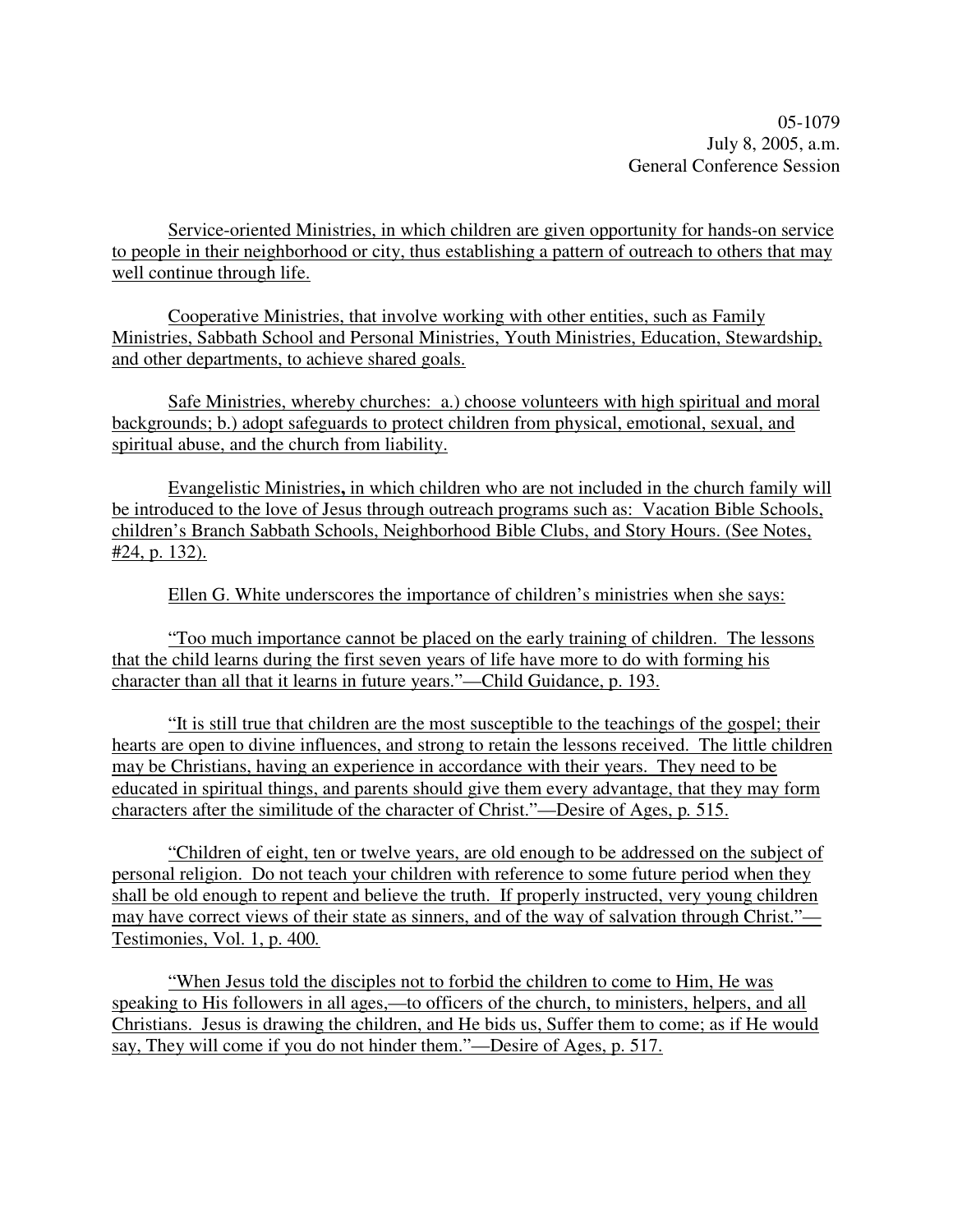05-1080 July 8, 2005, a.m. General Conference Session

Children's Ministries Coordinator—The Children's Ministries coordinator is elected by the church and to develop specific ministries to nurture the faith of children so as to develop a loving, serving relationship with Jesus. The coordinator should be an individual of moral and ethical excellence, who demonstrates love and commitment to God, God and the church, and children, who has leadership ability as well as and experience, and passion for in working with children. (See Notes, #27, p. 133.)

Children's Ministries Committee—The Children's Ministries Committee coordinator works with the pastor and church board to establish a Children's Ministries Committee to provide ministries to children in the church. works under the direction of the church board or Personal Ministries Council. The committee should be composed of individuals who are Members will be chosen on the strength of their interest and expertise in working with children. Ordinarily, the membership is made up of the Sabbath School division leaders, Vacation Bible School leader, Junior Youth leaders, and two to three others who have a passion for ministry to children. The number of members will vary according to the needs of each church. (See Notes, #26, p. 133.)

### Con&By/ADCOM/GCDO05GCS/GCC(St. Louis)/05GCS to LRE

# 223-05GS DIVISION EXECUTIVE COMMITTEES - CONSTITUTION AND BYLAWS AMENDMENT

VOTED, To amend General Conference Constitution and Bylaws, Bylaws, Article XIV—Division Executive Committees, to read as follows:

# ARTICLE XIV—DIVISION EXECUTIVE COMMITTEES

Sec. 1. In each division, a division executive committee shall be constituted, as hereinafter provided, for the transaction of business pertaining to the division. The division executive committee functions on behalf of the General Conference Executive Committee in the division, and its authority shall be recognized by union and local organizations in matters of division administration and counsel. A division may establish for the use, benefit, and purpose of the church in countries of that division various legal entities and may entrust to these or to other entities previously established full responsibility for property, governance or other functions provided such responsibility is exercised in harmony with denominational policies and values.

Sec. 2. The ex-officio members of a division executive committee shall be the division president, the division secretary, the division treasurer, other division officers, the division vice presidents, and the division field secretaries; secretaries of the division; the heads of division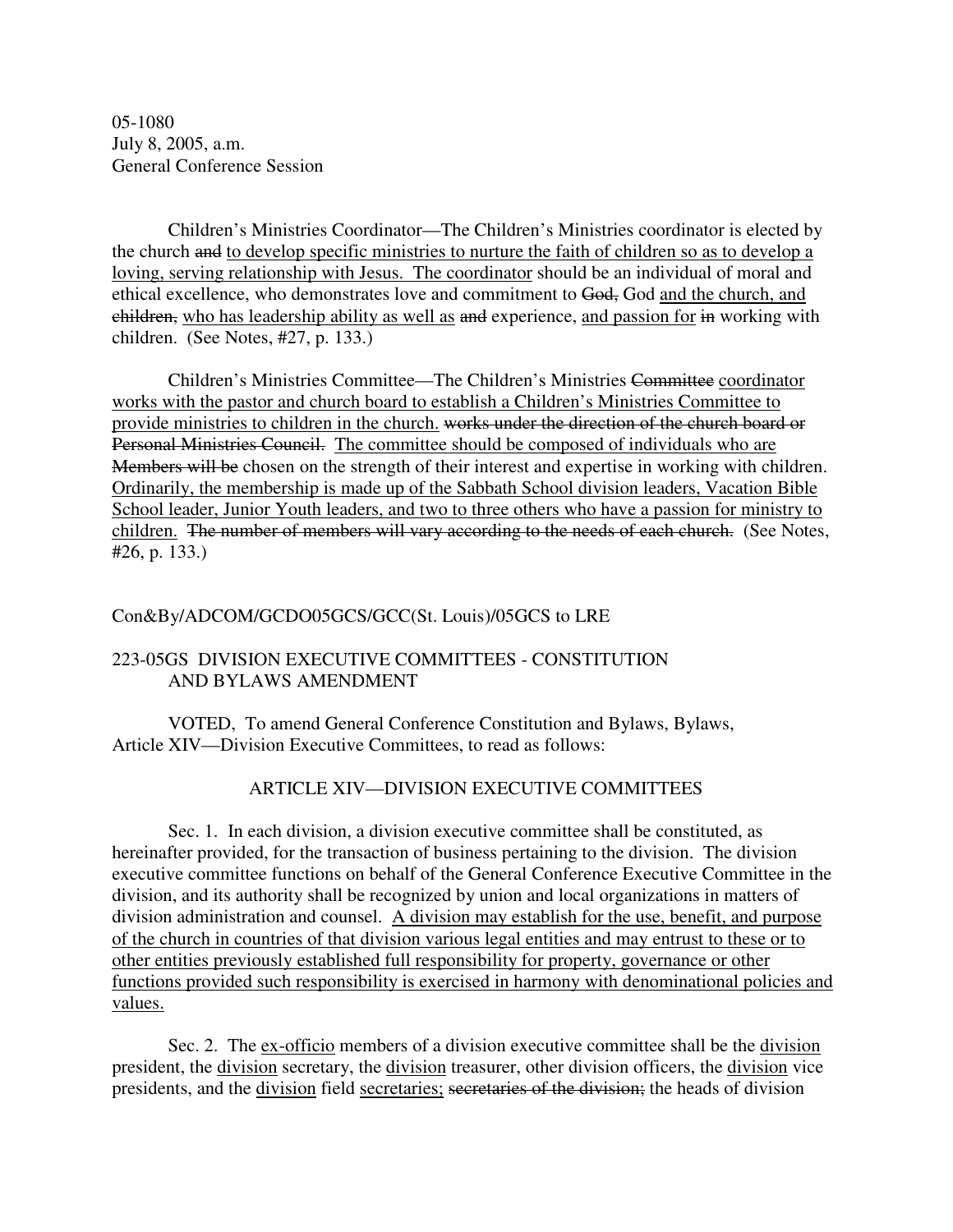05-1081 July 8, 2005, a.m. General Conference Session

institutions; the presidents of union conferences; the presidents of union missions; the presidents of unions of churches; the presidents of attached conferences/missions/fields; the directors of division departmental, association, and service directors/secretaries departments, associations and services; and any members of the General Conference Executive Committee present. Other members shall include nonemployees of the church and additional representation from pastoral and educational personnel. Other division executive committee members shall be appointed according to the policies of the division. Appointed members shall include representation from denominational employees and from church members in regular standing who are not denominationally employed. Denominational employee representation shall include some pastors and institutional personnel.

Sec. 3. The actions taken - No change

Sec. 4. Five members of a division - No change

#### PRE/PreC04SM/PREXAD04/Con&By/ADCOM/GCDO04AC/04AC/534-04GS/05GCS to LRE

### 206-05GS AUDITING SERVICE AND AUDITS - CONSTITUTION AND BYLAWS AMENDMENT

Rationale for amending General Conference Bylaws and General Conference *Working Policy* relating to the General Conference Auditing Service

The General Conference Auditing Service was established to ensure that financial audits and policy compliance testing would: (1) include every denominational entity worldwide; (2) be conducted on a regular basis (annually); (3) reflect international auditing standards; and (4) provide a denomination-wide oversight and monitoring of the audit function. While the General Conference Auditing Service is internal to the denomination, it fulfills its responsibilities in a manner similar to that of an external auditor. Current policy identifies General Conference Auditing Service as the exclusive audit agency for the denomination except in situations where prevailing laws require the use of an external auditor.

At present arrangement for the services of an external auditor is to be made in consultation with General Conference Auditing Service. This could be interpreted as placing General Conference Auditing Service in a conflict of interest situation. Further, there are occasions in which it would be beneficial to consider additional options for the conduct of a financial audit and policy compliance review, provided that professional auditing standards are not compromised.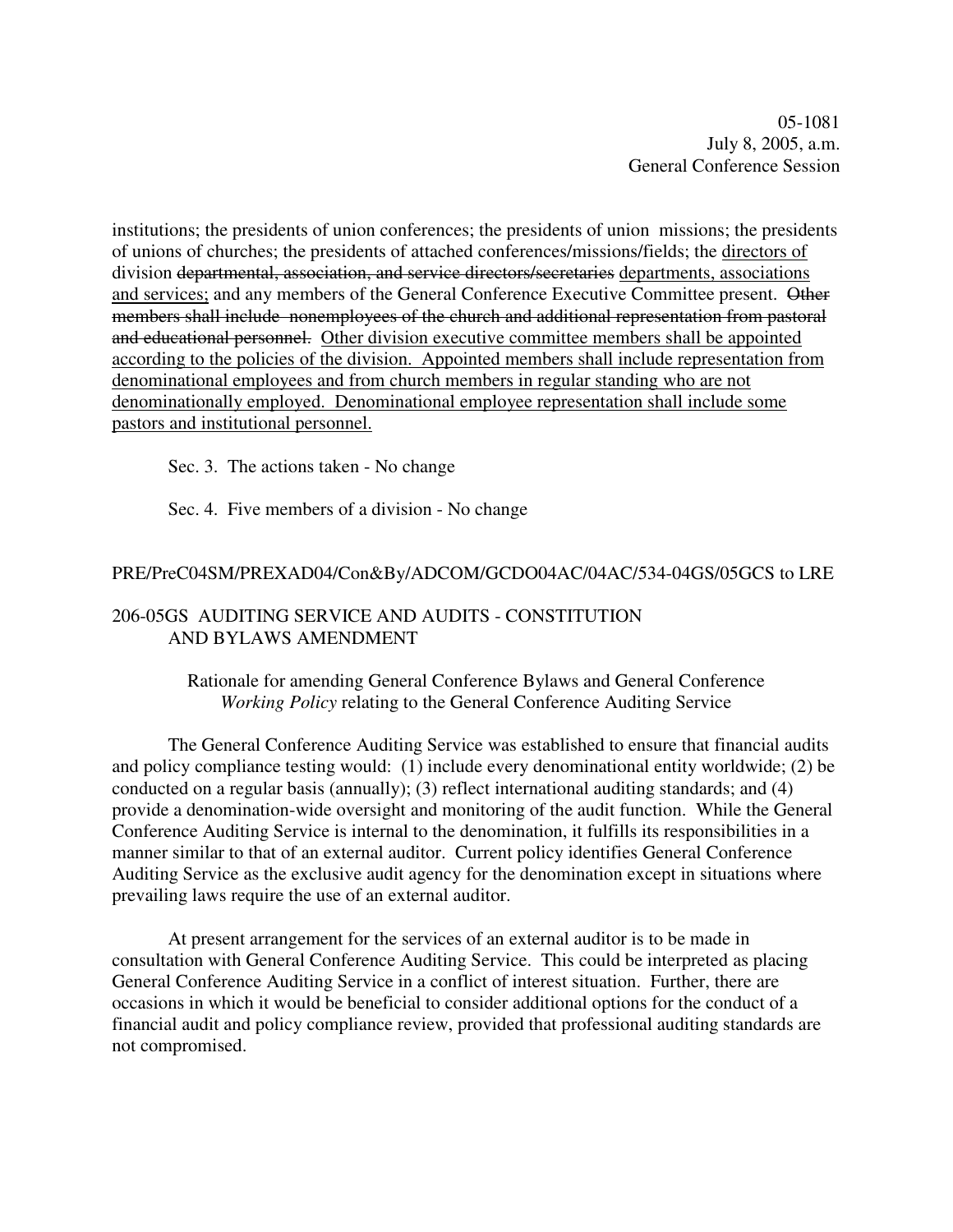05-1082 July 8, 2005, a.m. General Conference Session

This proposal, accompanied by corresponding changes to General Conference *Working Policy*, outlines the role of General Conference Auditing Service as the denomination's preferred, though not necessarily exclusive, auditing service.

The responsibility and function of General Conference Auditing Service is outlined in the General Conference Bylaws and further amplification of these responsibilities is contained in the General Conference *Working Policy*. An amendment to the General Conference Bylaws requires approval by a General Conference Session

VOTED, To amend the General Conference Constitution and Bylaws, Bylaws, Article VIII—Auditing Service and Audits, to read as follows:

ARTICLE VIII—AUDITING SERVICE AND AUDITS

Sec. 1. At each regular General Conference Session, the General Conference shall elect a director of the General Conference Auditing Service, whose duties shall be to administer the conduct of audits of the organizations of the Church throughout the world. shall be to:

a. Administer the conduct of audits that the General Conference Auditing Service performs for organizations of the Church throughout the world,

b. Monitor the overall audit program throughout the denomination,

c. Recommend to the General Conference Administrative Committee or division executive committee standards and/or guidelines for use by divisions in the endorsement of external auditors that may be engaged within the division territory, and

d. Report to the General Conference President, through the General Conference Auditing Service Board, on the overall audit program in the Church and the trends/issues that appear in the global picture of financial and policy administration.

Associate directors shall also be elected at each regular General Conference Session. The director and associate directors shall be recommended by the General Conference Auditing Service Board to the Session Nominating Committee after consultation with the administrations of the respective divisions.

References to service directors and associate service directors elsewhere in these Bylaws shall not apply to the director and associate directors of the General Conference Auditing Service, except as provided for in Article XIII, Sec. 1.-c.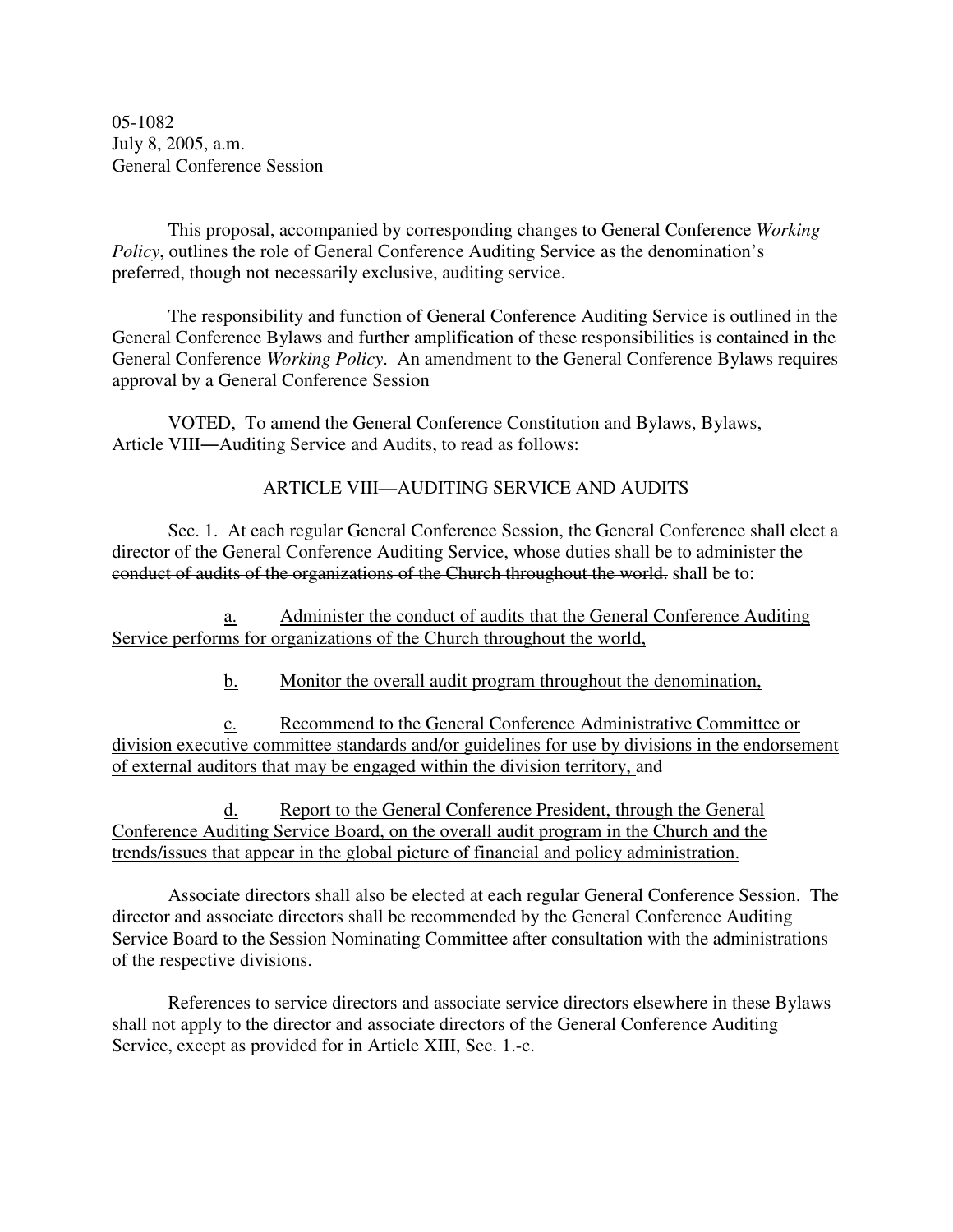05-1083 July 8, 2005, a.m. General Conference Session

Sec. 2. a. At each regular General Conference Session, the General Conference shall elect a General Conference Auditing Service Board which shall be constituted as follows - No change

b. A quorum of the General Conference Auditing Service Board - No change

Sec. 3. The General Conference Auditing Service, ever sensitive to the country-specific regulations governing the audits of denominational entities in a particular country, shall be responsible for all audits of serves as the denomination's preferred provider of auditing services for world divisions; union conferences; union missions; conferences; missions; unions of churches; affiliated services, organizations, and institutions of the General Conference and every other administrative level; Adventist Development and Relief Agency country and regional administrations and projects (not audited by external auditors); and special funds. Exceptions to the above requirements shall be by specific action of the Executive Committee.

# PREXAD03/PreC03/GCDO03AC/PREXAD04/Con&By/ADCOM/PreC04AC/GCDO04AC/ 04AC/533-04GS/Con&By/ADCOM/05SM/Con&By/ADCOM/ GCDO05GCS/GCC(St. Louis)/05GCS to LRE

# 201-05GS GENERAL CONFERENCE SESSIONS - CONSTITUTION AND BYLAWS AMENDMENT

Rationale for Amending Constitutional Provisions for General Conference Session Delegations

Current constitutional provisions limit the size of a General Conference Session delegation to 2,000 persons. Delegate quotas are determined by a variety of factors such as an entity's membership as a proportion of world membership, the number of organizational structures (union conferences/missions, local conferences/missions, division institutions, etc.). Some delegate quotas are specified in the constitution (e.g. each division receives ten delegates in the delegates at large classification). A portion of the delegate seats are allocated at the discretion of the General Conference Executive Committee.

Under the current constitution an increase in the number of organizational units requires a decrease in the number of delegate seats that can be allocated on the basis of membership. Consequently there have been requests to amend the constitution in such a way as to allow these parameters, membership and organizational structure, to be addressed separately in the composition of a General Conference Session delegation.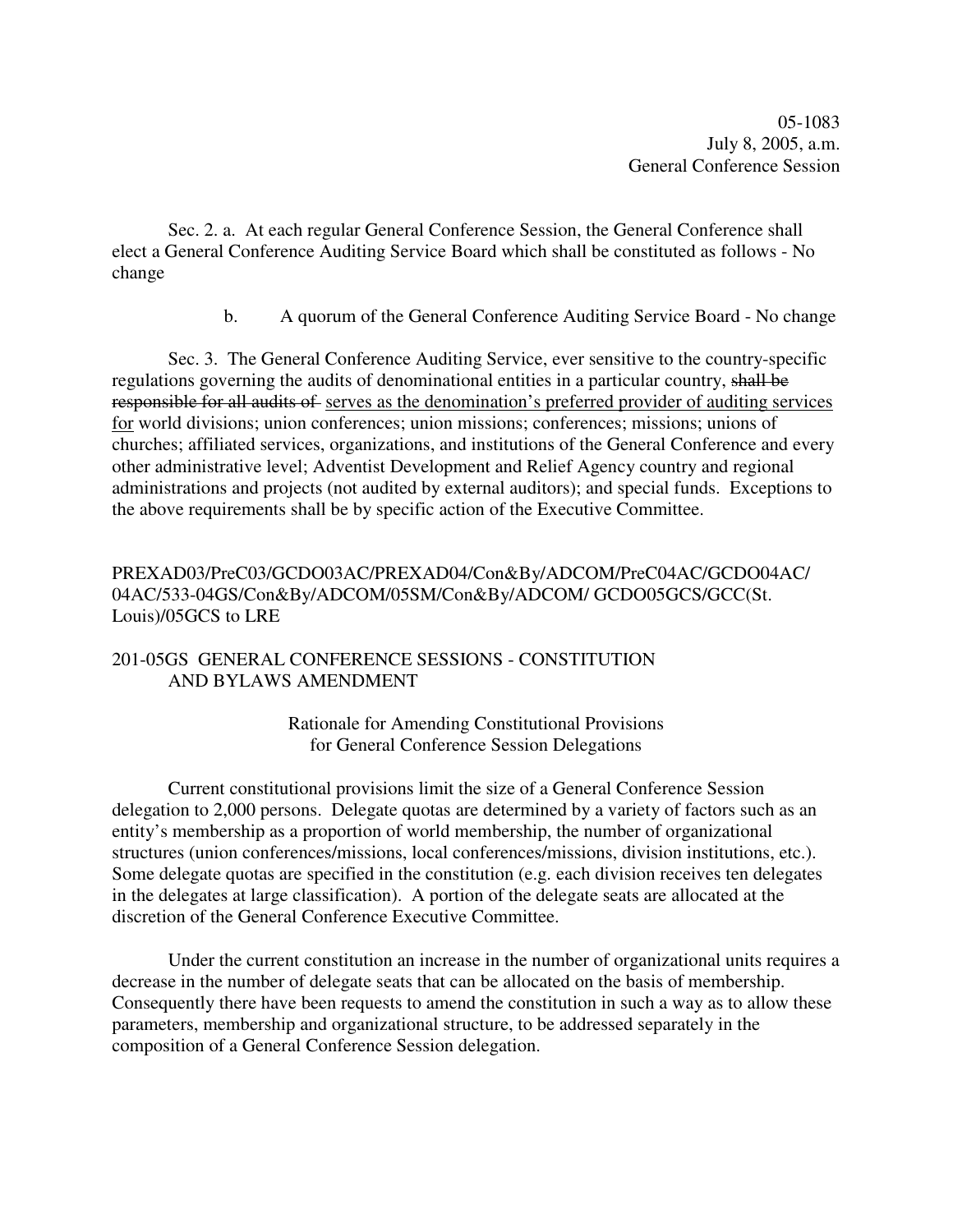05-1084 July 8, 2005, a.m. General Conference Session

A General Conference Session is convened for a specific agenda of Church business. The larger the delegation the more cumbersome the process of conducting the business of a Session. At the same time, there is a unifying value for delegates and a large number of guests to experience the worldwide fellowship that a Session provides. The growth in membership and the high value given to unity in the Church is presented as sufficient reason to consider a gradual growth in a Session delegation.

The following proposal was developed at the request of General Conference and division leadership. These amendments to the General Conference Constitution would affect the 2010 General Conference Session. The following changes are proposed:

1. Remove the numerical limit, currently 2,000, to the overall size of a General Conference Session delegation.

2. Place a numerical limit on certain segments of the delegation.

3. Limit, to less than 15 percent, the increase in numbers of delegates from those categories unaffected by growth in the number of organizational units.

4. Introduce a differentiation between organizational units having conference status and those with mission or equivalent status.

5. Continue the requirement that significant representation in the delegation shall be chosen from laypersons, pastors, teachers, and nonadministrative employees, of both genders, and representing a range of age groups and nationalities.

6. Increase, from the current level of ten, the number of delegate selections available to a division.

7. Reclassify division institution delegates as at large rather than regular delegates.

VOTED, To amend the General Conference Constitution and Bylaws, Constitution, Article V—General Conference Sessions, to read as follows:

### ARTICLE V—GENERAL CONFERENCE SESSIONS

Sec. 1. The General Conference shall hold quinquennial sessions - No change

Sec. 2. The Executive Committee may call special sessions - No change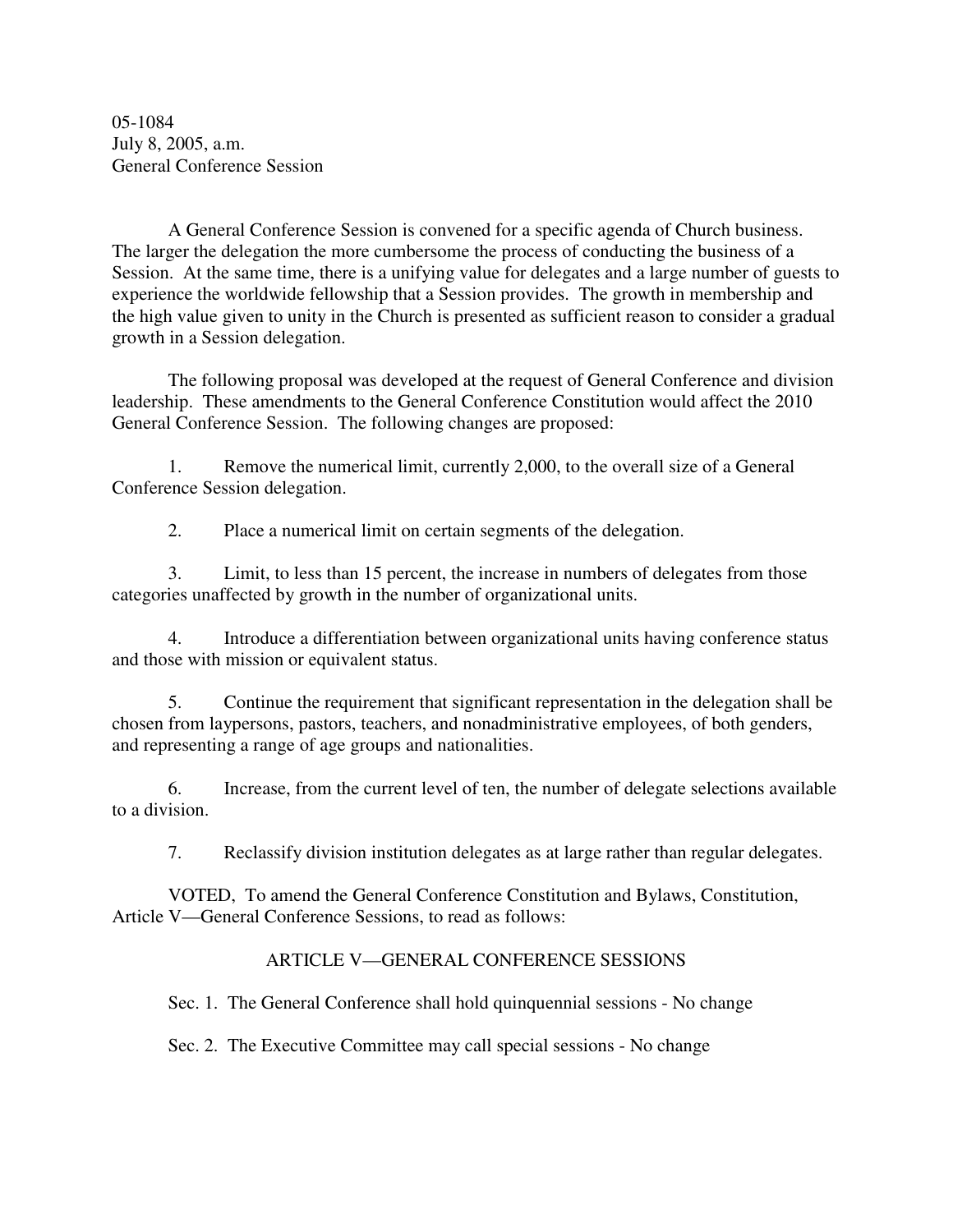05-1085 July 8, 2005, a.m. General Conference Session

Sec. 3. At least one-third of the total delegates authorized hereinafter under Sec. 5. of Article V, must be present at the opening meeting of any regular or specially called General Conference Session to constitute a quorum for the transaction of business. Once the Session is declared open, the delegates remaining present shall constitute a quorum.

Sec. 3. Sec. 4. The election of officers and the voting on all matters of business shall be by viva-voce vote, or as designated by the chairman, unless otherwise requested by a majority of the delegates present.

Sec. 4. Sec. 5. The delegates to a General Conference Session shall be designated as follows:

a. Regular delegates. delegates, not to exceed 1,240.

b. Delegates at <u>large, large, not to exceed 760</u>.

c. In case of financial exigency or other major crisis within the Church or in the international arena, the Executive Committee may take an action to reduce the maximum number of delegates to a particular General Conference Session. Such reduction shall then be applied, in the proportions indicated above, applied to both regular delegates and delegates at large.

Sec. 5. Sec. 6. Regular delegates shall represent the General Conference's member union conferences, union missions, member conferences, missions, and unions of churches as defined in Article IV, as follows:

a. Delegates representing union conferences having division affiliation shall be appointed by the respective union conference executive committee.

b. Delegates representing union missions and unions of churches having division affiliation shall be appointed by the respective division executive committees in consultation with the organizations concerned.

c. Delegates representing conferences and missions having union conference affiliation shall be appointed by the respective union conference executive committees in consultation with the organizations concerned.

d. Delegates representing conferences and missions having union mission affiliation shall be appointed by the respective division executive committees in consultation with the organizations concerned.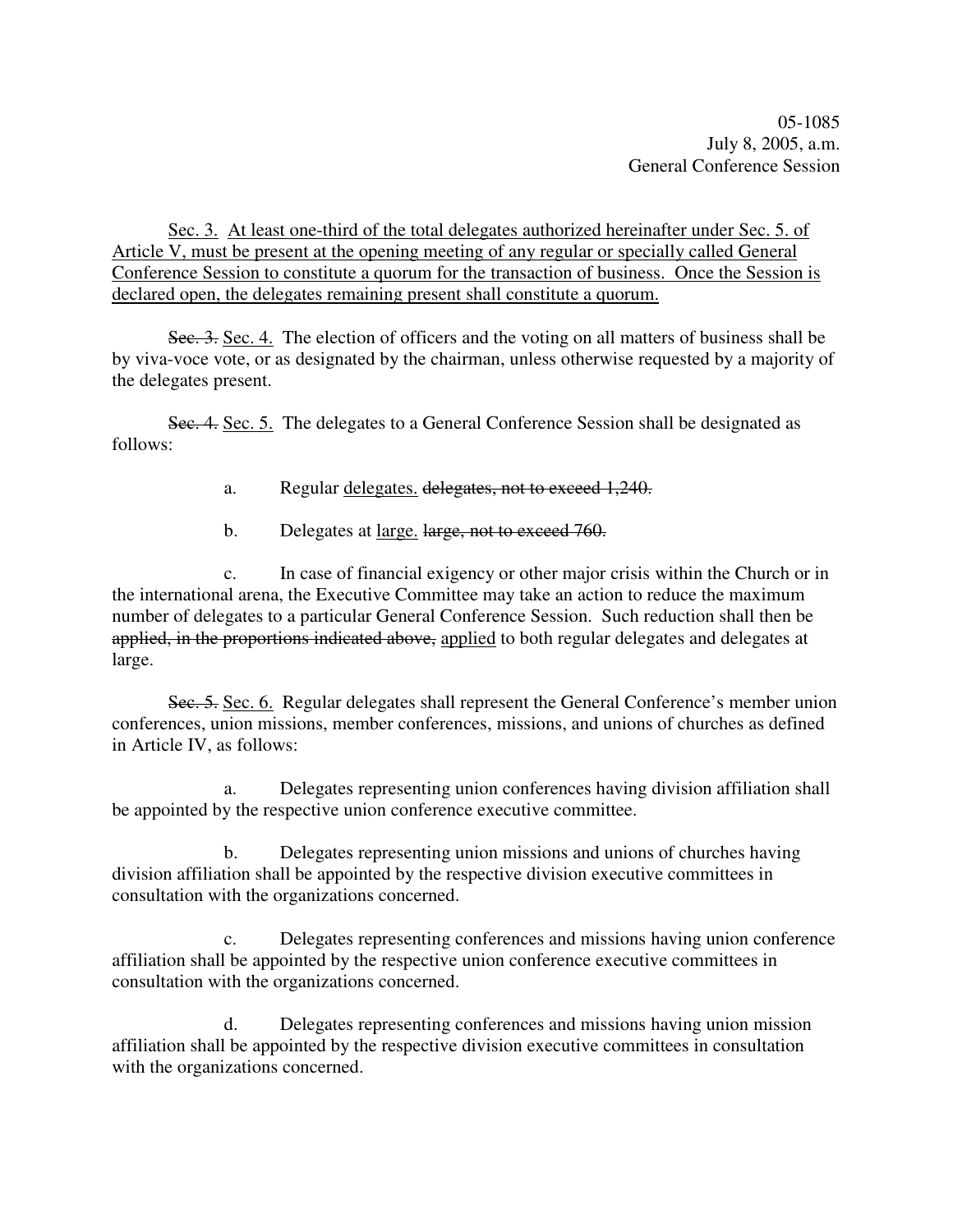05-1086 July 8, 2005, a.m. General Conference Session

e. Delegates representing conferences and missions directly attached to divisions, shall be appointed by the respective division executive committees in consultation with the organizations concerned.

f. Delegates representing division institutions, the number of whom shall correspond to the number of division institutions within each division, shall be appointed by the respective division executive committees in consultation with the organizations concerned.

g. Delegates representing union conferences directly attached to the General Conference shall be appointed by the executive committees of the respective attached union conferences.

h. Delegates representing union missions, conferences, missions, and unions of churches directly attached to the General Conference shall be appointed by the Executive Committee in consultation with the organizations concerned.

Sec. 6. Sec. 7. Regular delegates shall be allotted on the following basis:

a. Twelve initial delegates for each division without regard to membership.

b. Each division shall be entitled to additional delegates corresponding to the number of division institutions within its territory.

e. a. Each union conference and union mission having division affiliation, shall be entitled to one delegate two delegates other than its president (who is a delegate at large) without regard to membership. membership size.

b. Each union mission shall be entitled to one delegate other than its president (who is a delegate at large) without regard to membership size.

d. Each union conference and union mission directly attached to the General Conference shall be entitled to one delegate two delegates other than its president (who is a delegate at large) without regard to membership.

e. c. Each local conference and mission\* having union affiliation shall be entitled to one delegate two delegates without regard to membership. membership size.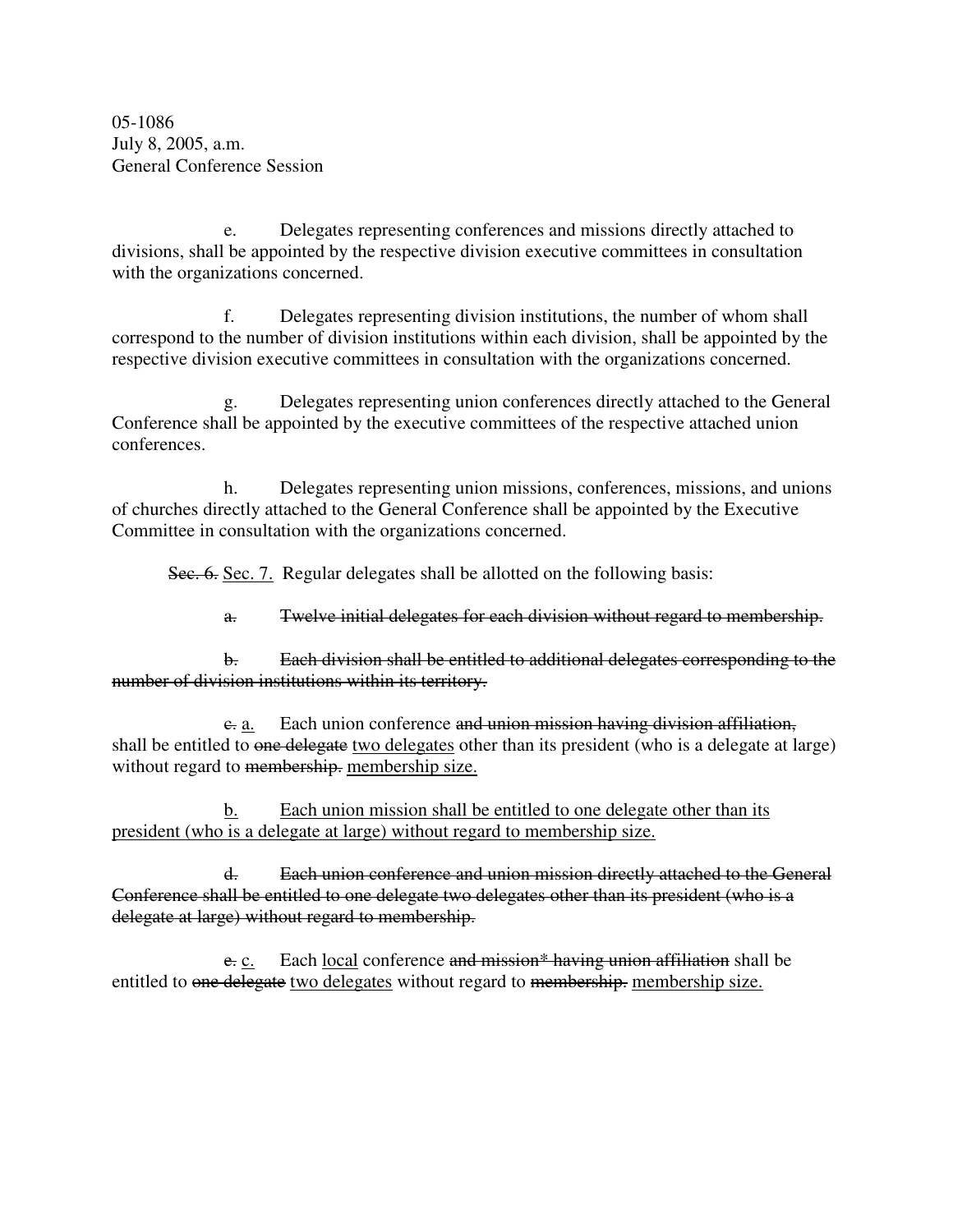05-1087 July 8, 2005, a.m. General Conference Session

d. Each local mission<sup>\*</sup> shall be entitled to one delegate without regard to membership size.

f. Each union of churches, conference, and mission\* directly attached to the division shall be entitled to one delegate without regard to membership.

g. Each union of churches, conference, and mission\* directly attached to the General Conference shall be entitled to one delegate without regard to membership.

e. Each union of churches shall be entitled to two delegates without regard to membership size.

h. f. Each division shall be entitled to additional delegates based upon its membership as a proportion of the world Church membership. The total number of delegates from all divisions under this provision shall not exceed 400. the difference between 1,240 and the total number of delegates provided for under Sec. 6. a. to Sec. 6. g.

 $\frac{1}{2}$  e. Delegates from each division, provided for under Sec. 6.-a. and Sec. 6.-h. Sec. 7. f., shall be allotted to the union conferences and union missions that are affiliated with that division, based on each union's proportion of the division membership. Any unallocated delegate entitlements under this process shall be allocated at the discretion of the division executive committee.

 $\frac{1}{k}$  h. Unused quotas of regular delegates allocated to unions may be reallocated by the divisions.

Sec. 7. Sec. 8. Delegates at large shall represent the General Conference, General Conference institutions, its divisions, divisions of the General Conference, and its organizations division institutions and shall be appointed on the following basis:

a. All members of the Executive Committee.

b. Associate directors/secretaries of General Conference departments and

associations.

<sup>\*</sup>In several areas of the world, local field units not holding conference status may be classified with terminology other than "mission." For the purposes of Article V, Sec. 7., such field units may be considered equivalent to a mission provided they have two or more officers and an executive committee and observe a schedule of regular constituency meetings.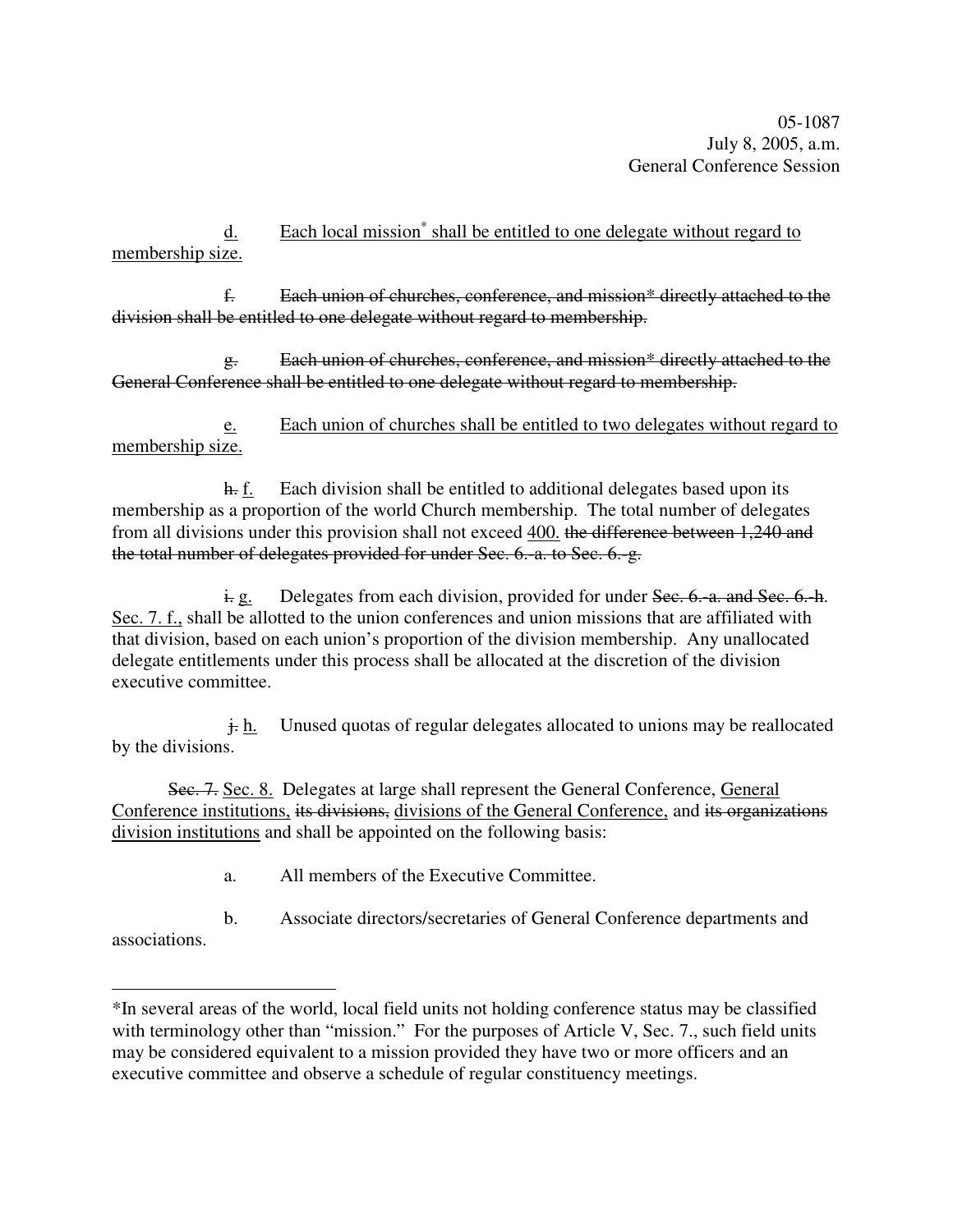- c. Twenty delegates from General Conference appointed staff No change
- d. Ten Twenty delegates for each division.

e. Each division shall be entitled to additional delegates corresponding to the number of division institutions within its territory.

e. f. Those representatives of the General Conference and division institutions and other entities, and those employees, field secretaries, laypersons, and pastors who are selected by the Executive Committees of the General Conference and its divisions. The number of these delegates shall be 300. determined as the difference between the sum of all the other categories of delegates at large, and 760.

Sec. 8. Sec. 9. Division administrations shall consult with unions to ensure that the entire division delegation shall be comprised of Seventh-day Adventists in regular standing, at least 50 percent of whom shall be laypersons, pastors, teachers, and nonadministrative employees, of both genders, and representing a range of age groups and nationalities. The majority of the above 50 percent shall be laypersons. Delegate selections from General Conference and division institutions institutions, and those selected under Sec. 8.d. above, shall not be required to satisfy the quota for laity.

Sec. 9. Sec. 10. Credentials to sessions shall be issued by the General Conference to those appointed in harmony with the provisions of this article.

Sec. 10. Sec. 11. Calculations for all delegate allotments, as provided for in this article, shall be based upon:

a. The membership as of December 31 of the second year preceding the General Conference Session.

b. The number of denominational entities eligible for inclusion in determining quotas and which are in existence as of December 31 of the second year preceding the General Conference Session.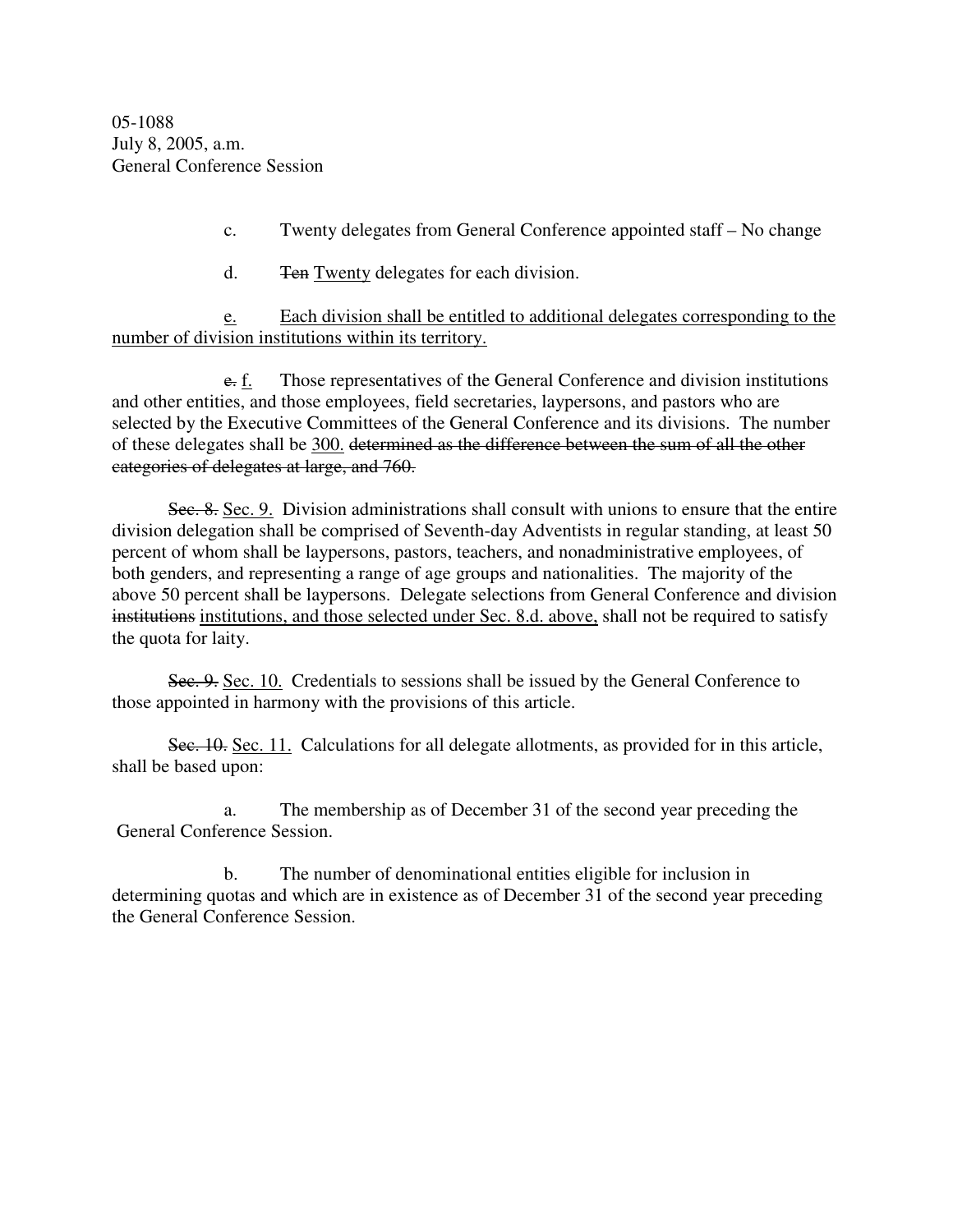05-1089 July 8, 2005, a.m. General Conference Session

### SEC/Con&By/ADCOM/SecC/GCDO04AC/04AC/549-04GS/05GCS/Con&By/ SteeringCom05GCS/Con&By/SteeringCom05GCS/05GCS to LRE

### 200-05GS MEMBERSHIP - GENERAL CONFERENCE CONSTITUTION AND BYLAWS REVISION

VOTED, To revise the General Conference Constitution and Bylaws, Constitution, Article IV—Membership, to read as follows:

### ARTICLE IV—MEMBERSHIP

Sec. 1. The membership of the General Conference shall consist of:

a. All union conferences and union missions that have been properly organized and accepted by vote of the General Conference in session.

b. All of the following entities that are directly attached to the General Conference or a division:

- 1) Union of churches
- 2) Local Conferences

3) Local mission and functional equivalents thereof provided they have two or more officers and an executive committee, observe a schedule of regular constituency meetings and have been properly organized.

Con&By/SteeringCom/Con&By/SteeringCom05GCS/05GCS to LRE

# 227-05GS NOMINATING COMMITTEE - GENERAL CONFERENCE CONSTITUION AND BYLAWS AMENDMENT

VOTED, To amend the General Conference Constitution and Bylaws, Bylaws Article II—Standing Committees, Sec. 4. as follows:

Sec. 4. Nominating Committee: a. The membership of the Nominating Committee shall consist of the following:

1) Each The delegation as defined in paragraph b.1) below from each division and each attached union union, shall be entitled to select for membership on the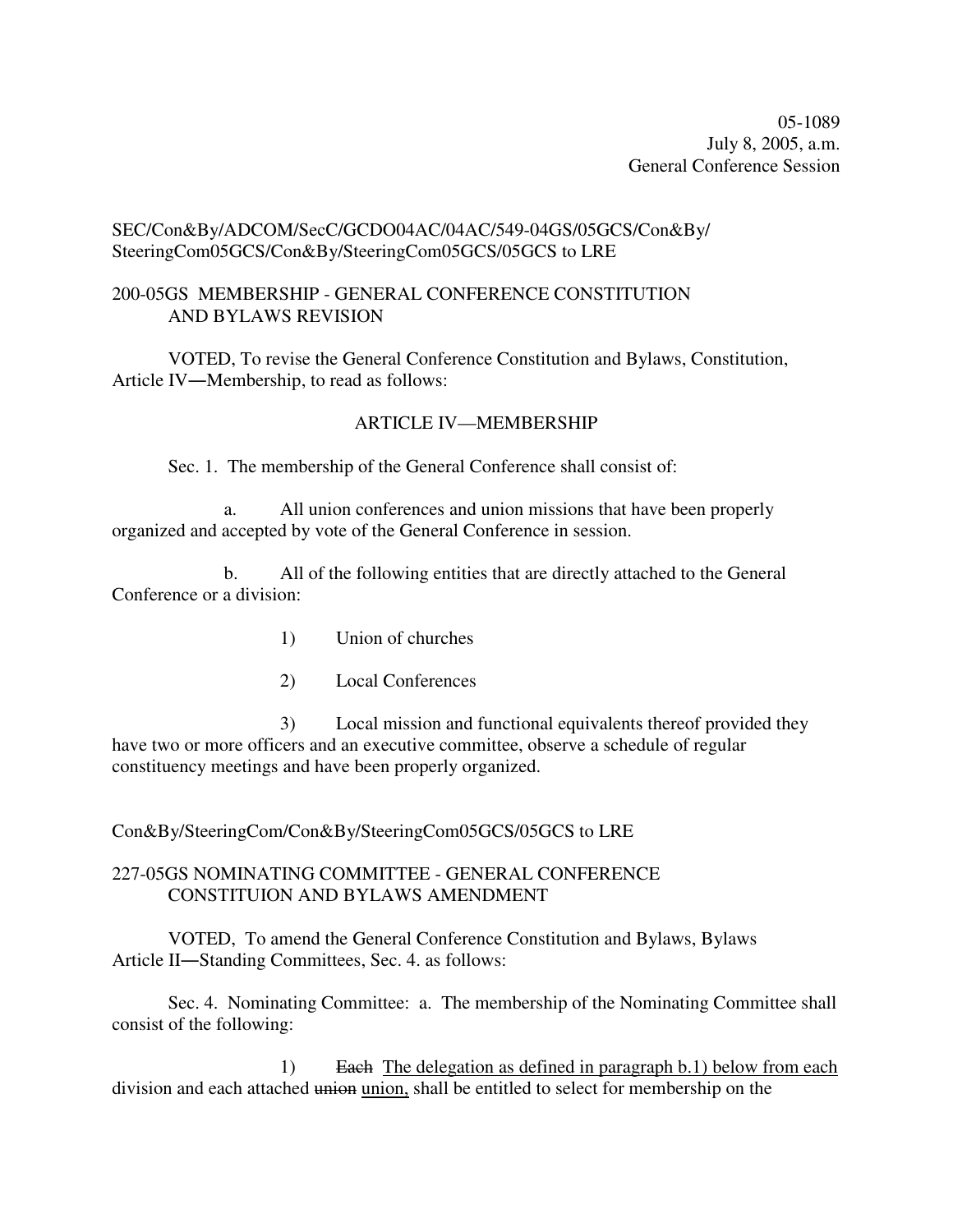05-1090 July 8, 2005, a.m. General Conference Session

Nominating Committee, ten percent of its delegation to the session, after excluding any delegates at large employed by the General Conference or its institutions. total number of delegates.

2) Delegates at large who are excluded under 4.1) above paragraph b.1) below shall be entitled to representation select for membership on the Nominating Committee equal to eight percent of their total number. of delegates.

b. The members of the Nominating Committee shall be chosen as follows: selected by and from the following groups:

1) Each division delegation and each attached union delegation shall act as a unit in selecting members to which it is entitled. Excluded from this process shall be any delegates at large employed by the General Conference or its institutions. Delegates at large, excluding both those currently employed by the General Conference or its institutions and former employees who have retired from the General Conference or its institutions, shall meet with the regular delegates from the division or attached union in which they reside. The delegation from each division or each attached union shall act as a unit in selecting the Nominating Committee members to which it is entitled.

2) The delegates at large employed by the General Conference or and its institutions along with former employees who have retired from the General Conference or its institutions shall act as a unit in selecting members to which they are entitled.

3) The election of the above representatives on the Nominating Committee shall be by a method of voting considered by each delegation to be most convenient and efficient, taking into consideration the size of the delegation and other circumstances.

4) The selection of representatives to serve on the Nominating Committee shall take place following the opening meeting of the General Conference Session.

- c. Each division delegation No change
- d. Those chosen as members No change
- e. Delegates elected under the provisions No change
- f. No delegate shall nominate more than No change
- g. The Nominating Committee shall elect its own No change
- h. The Nominating Committee shall limits its No change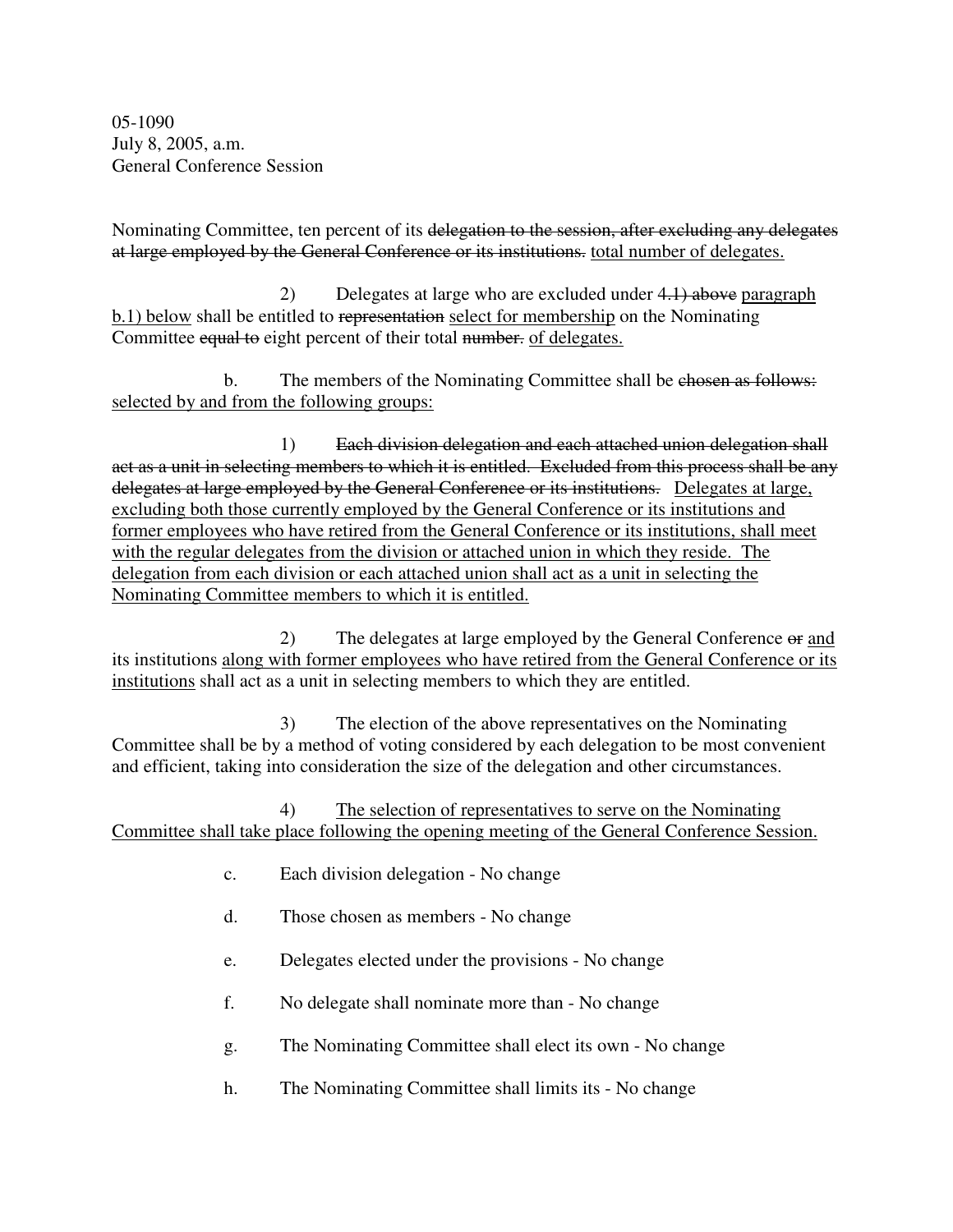05-1091 July 8, 2005, a.m. General Conference Session

i. In order to expedite the work of the Nominating Committee - No change

#### ChMan/ChManSub/ChMan/GCDO04AC/04AC/459-04GS/05GCS to AM

### 412-05GS BUSINESS MEETINGS - *CHURCH MANUAL* AMENDMENT

VOTED, To amend the *Church Manual*, Chapter 8, The Services of the Church, Page 81, Business Meetings, to read as follows:

#### Business Meetings

Church business meetings duly called by the pastor, or the church board in consultation with the pastor, may be held monthly or quarterly according to the needs of the church. Members in regular standing on the roll of the church conducting the business meeting may attend and vote. A quorum shall be decided by the church in a business meeting or by the church board. Votes by proxy or letter shall not be accepted. In order to maintain a spirit of close cooperation between the local church and the conference/mission/field, the church shall secure counsel from the conference/mission/field officers on all major matters. The officers (president, secretary, treasurer) of the conference/mission/field to which the church belongs may attend without vote (unless granted by the church) any church business meeting within the conference/mission/field territory. A duly called business meeting of the church is a meeting that has been called at the regular Sabbath worship service, together with proper announcements as to the time and place of the meeting. At such meetings, at which the pastor will preside (or will arrange for the local elder to preside), full information should be given to the congregation regarding the work of the church. At the close of the year, reports should be rendered covering the activities of the church for the entire year and, based on those reports, the church should approve a full plan of action for the next year. When possible, reports and the next year's plan of action should be presented in writing. (See Notes, #9, p. 91.)

#### Pre/05GCS to HWB

#### 153-05GS PROFILING SEVENTH-DAY ADVENTIST LEADERSHIP

VOTED, To accept the document, Profiling Seventh-day Adventist Leadership—A Summary, which reads as follows: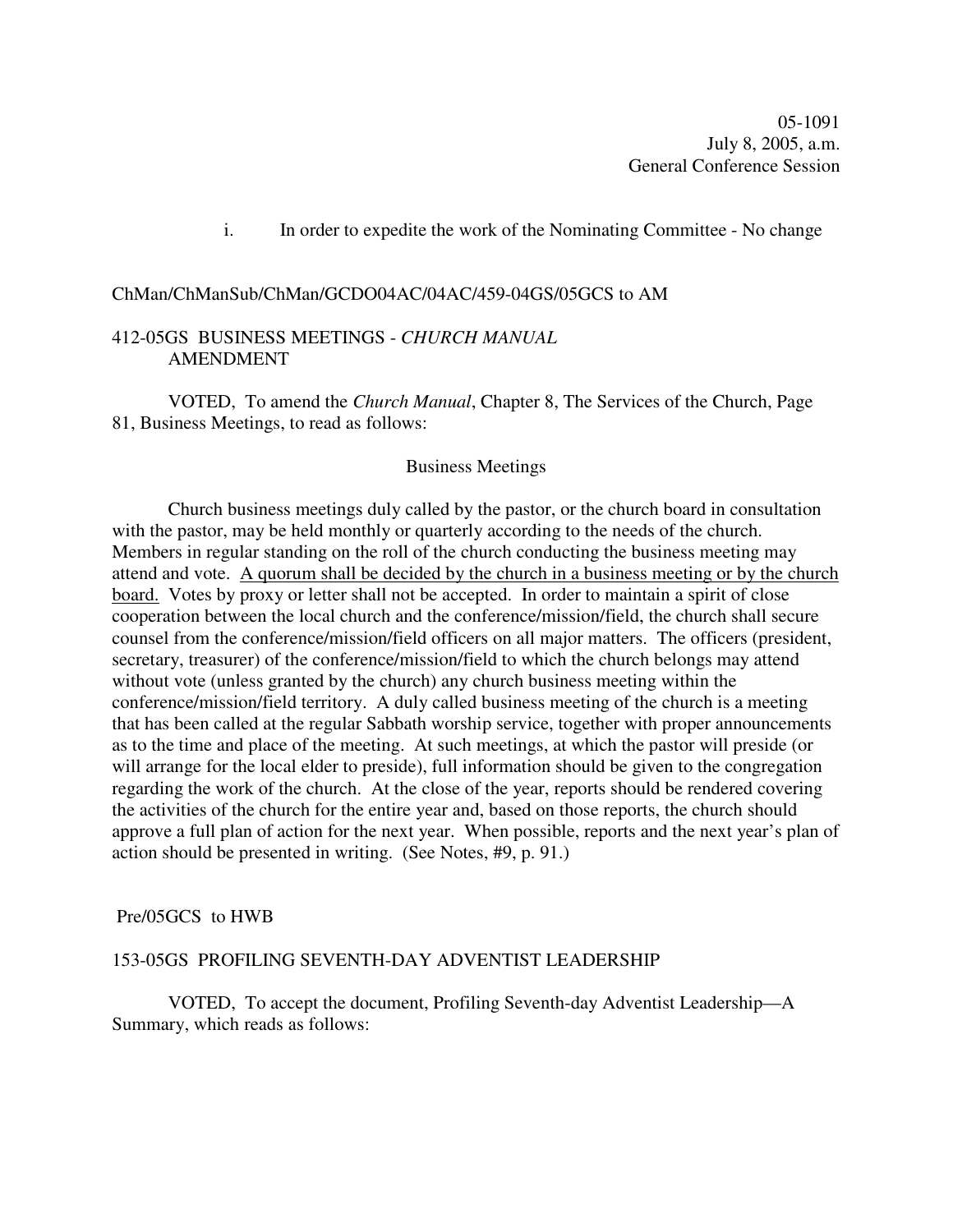05-1092 July 8, 2005, a.m. General Conference Session

#### A SUMMARY

#### **Context**

The Seventh-day Adventist Church is global, a church of great diversity and complexity. Its geographic spread and rapid growth, especially in developing regions of the world, has provided the Church with immense richness and opportunities, as well as new challenges. Among these challenges is the need for an increasing number of mission-focused leaders, individuals that are professionally competent, exemplify Bible-based values of Christian leadership, and embrace the expectations for leadership within the world-wide Seventh-day Adventist Church. This need will not be met without a planned process of leadership development of both Church employees and laity.

Affirmation of the Nature of Seventh-day Adventist Leadership

The Seventh-day Adventist Church affirms the need for leaders with a high level of competence in their fields of leadership. The church values and encourages the development of a range of gifts and desires leaders who have the experience, skills and qualifications necessary to meet the requirements of the widely disparate leadership positions available throughout the world Church. The Church is enriched by the professionalism and diverse talents such leaders bring to the Church.

The Church also affirms the need for all leaders in the Church to share a common commitment to core Christian leadership values that are based on biblical principles, as well as to specific expectations that arise from the theology and global nature of the Seventh-day Adventist Church. This commitment will be evidenced in their approach to their responsibilities and should be a requirement of appointment to any Church leadership position.

Therefore, the Seventh-day Adventist Church calls for leadership characterized by, but not limited to, the following:

1. Christ-likeness in Relationships: Humility, graciousness, forgiving, compassionate, peace-loving—these are some of the attributes of a Christian leader. Family, church-members, the wider community: all will be treated with respect and Christian love. (John 15:9-17; Phil. 2:1-5)

2. Commitment to Mission Focus: Whatever their particular responsibilities, a leader in the Seventh-day Adventist Church will maintain a primary commitment to the mission of the Church and the Gospel of Christ. This will be evidenced in selection of strategic priorities and in the leader's determined focus on Church mission, rather than personal agenda. (Acts 1:8; Rev. 14: 9-12)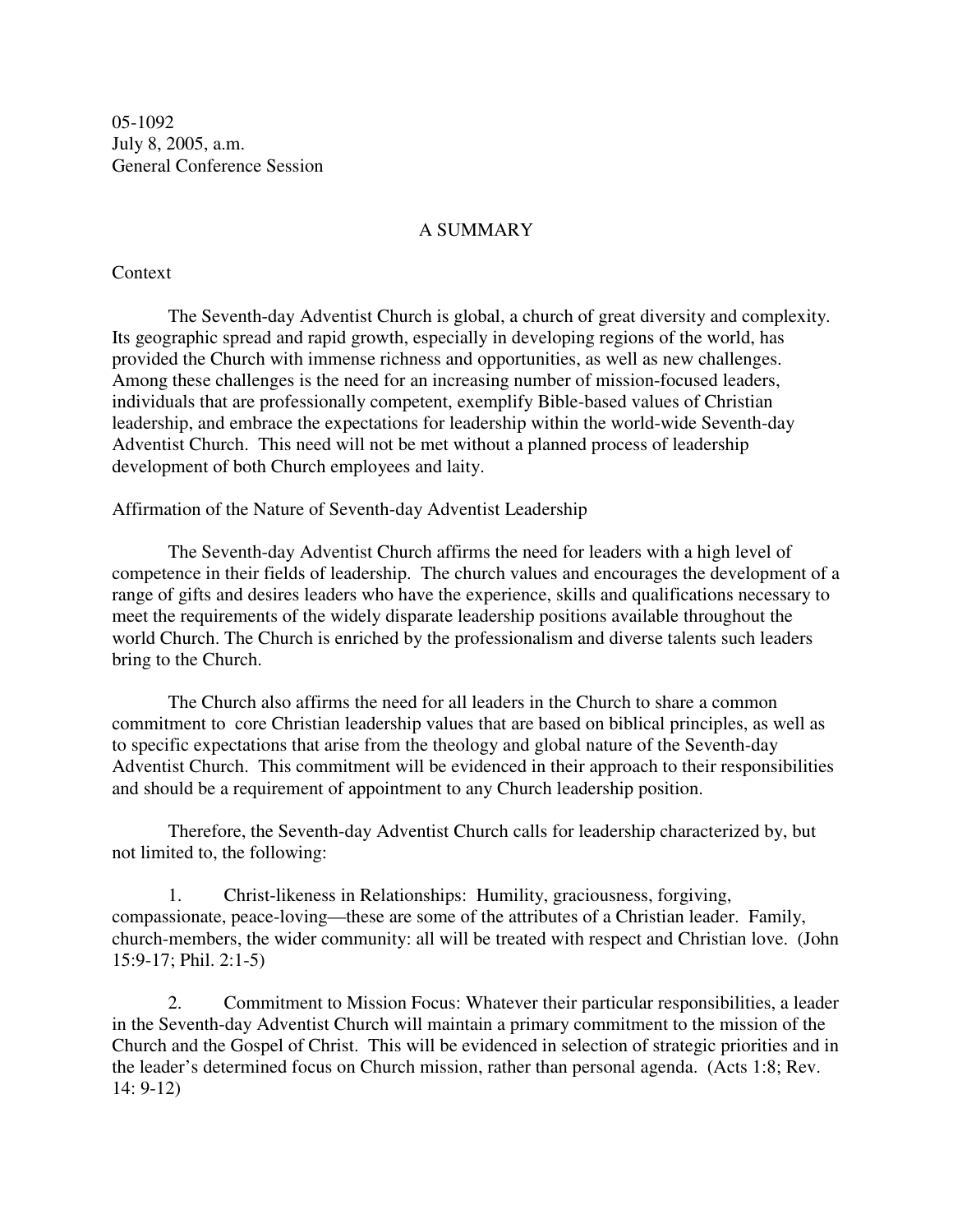05-1093 July 8, 2005, a.m. General Conference Session

3. Integrity: A leader of integrity will be transparent, authentic, and truthful. This value will be seen in action in lack of favoritism, honest recognition of mistakes, and consistency of character and action. There will be no manipulation or deception—only truthfulness, a willingness to confront errors, and fair treatment of all individuals. (I Cor. 4:1-2; Dan 6:10; Prov. 10:9, 11:1)

4. Loyalty to God and the Church: Seventh-day Adventist leaders will know their first loyalty is to God. They will express personal perspectives but recognize the authority of the corporate church to make decisions and the responsibility of leadership to support those decisions. They will not seek personal power and will seek ways of resolving difference so as not to bring confusion or disunity to the body of the church. (John 17:11, 21-23; Eph. 4:1-6)

5. Professional Competence: All leaders should have the experience, qualifications and skills necessary to perform the specific responsibilities of their positions. They will continue to seek improvement in their professional areas and model best professional practice and respect the diverse gifts of other professionals. (I Cor. 12; I Cor. 4:12; Matt. 25:14-29)

6. Responsiveness to the Global Family: In the global village of the Seventh-day Adventist Church, a leader will be able to affirm diversity and its strengths, and value the complementary gifts of that diversity while maintaining agreed core unifying ideals. Such leaders will find their own primary identity in their shared relationship with all others in the church as children of God, and find active means of building a community, a family, that celebrates and nurtures its richness. (I Cor. 12; Gal 3:28: I Cor. 9:19-23)

7. Responsibility and Accountability to the Church and Wider Community: A leader who models servant leadership will be acting with responsibility. A leader will demonstrate concern with the unity of the Church body and mission, the healing and building up of the community and the imperative of active obedience to the Word of God. This will include clear accountability to both local and international constituencies. A leader who acts with responsibility will focus consistently on service and on modeling the character of Christ. (I Cor. 1:10-13; Ps. 1:1-3; Eph 4:29-32)

# Call for Action

The delegates of the 2005 General Conference Session affirm the positive steps taken in leadership training at the General Conference and in a range of divisions and educational institutions throughout the world during the past quinquennium.

However, the delegates also affirm the need for all divisions of the world to further prioritize the intentional professional development of leaders that espouse the ideals of Christian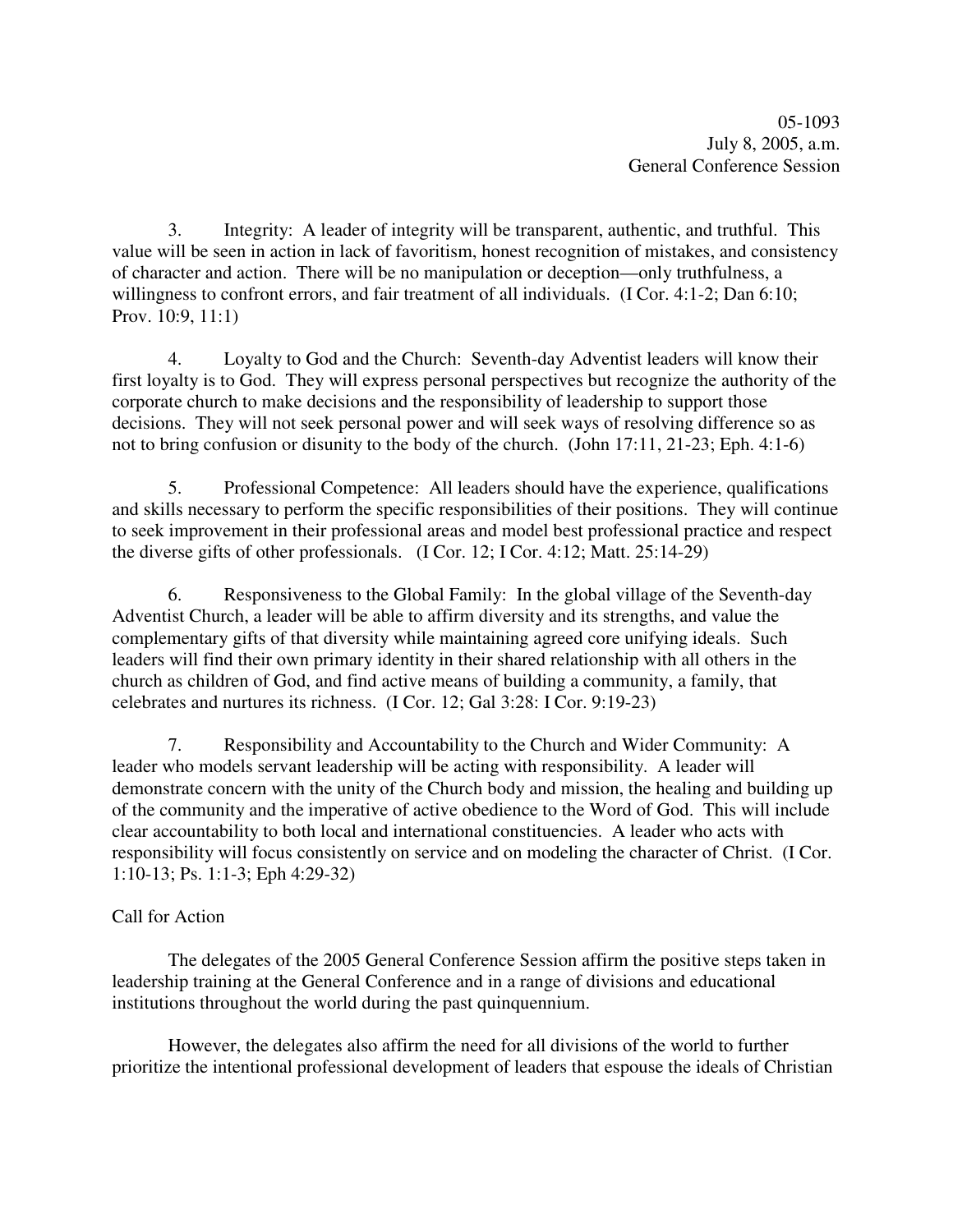05-1094 July 8, 2005, a.m. General Conference Session

leadership, and additionally that such training be an expectation of leadership positions at all levels of the Church.

The delegates identify the following as the main areas for action in leadership development:

1. Curriculum Development and Centers of Leadership: That each division, through a center for leadership or similar concept, develop a core curriculum for church leaders that is focused on a blend of professional competence, Christian leadership values and specific denominational expectations.

2. Networking: That the General Conference Office of Leadership, the division Centers of Leadership and educational institutions that offer leadership education focus on collaboration and networking to ensure sharing of best practice.

3. Professional Development: That continuing leadership education be an on-going expectation of all leaders, whether employed or lay leadership. This should include orientation to the particular leadership position and on-going training and development while an individual holds a leadership position.

4. Evaluation: That a process for evaluating all leadership at all levels be developed and regularly applied, with the main focus of the process on leadership improvement and personal growth.

The General Conference Session delegation further requests that the General Conference Executive Committee receive reports and monitor the effectiveness of the leadership development process throughout the 2005-2010 quinquennium.

# IAD/ChManSub/ChMan/ADCOM/410-02GS/03AC/414-03GS/414-04GS to AM-05GCS

# 421-05GS EXPIRED CREDENTIALS - *CHURCH MANUAL* AMENDMENT

Discussion began on this item and will continue in the afternoon business meeting.

Adjourned